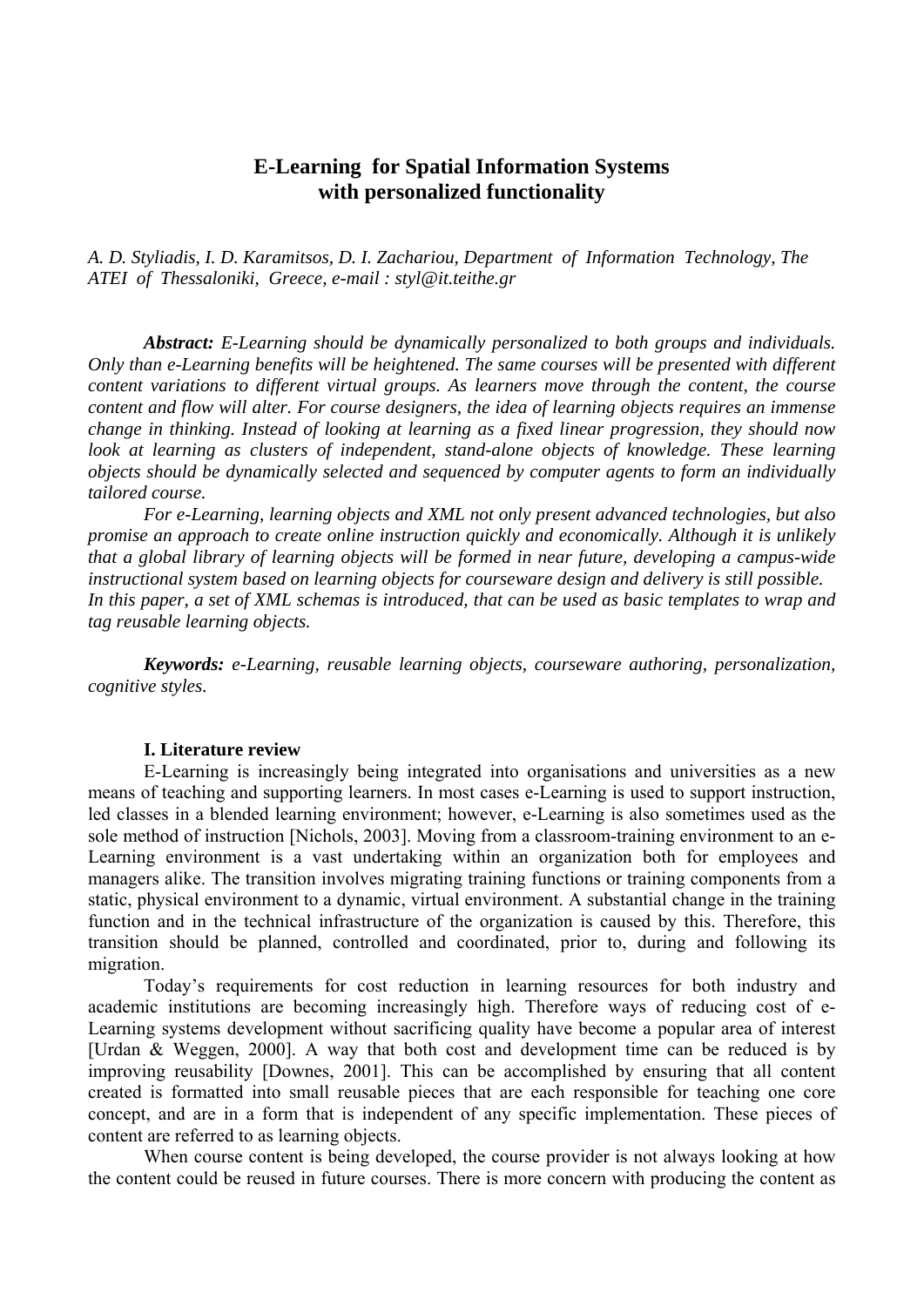quickly as possible even if this means imbedding the course content directly into the display of the course, i.e., placing all content directly into the HTML. Α definition of a learning object needs to be established in order to start the organization of content into reusable learning objects. Τhat includes the purpose it is being used for [Hamel & Ryan-Jones, 2002], as well as a schema or set of schemas in XML that need to be created before the content development stage [Walsh 1998].

### **II. Re-usable SIS/GIS Learning Objects**

Before designing an e-Learning system based on XML, some fundamental concepts and ideas must be clarified. The idea of learning objects requires an immense change in thinking for course designers. Instead of looking at learning as a fixed linear progression, they should now look at learning as clusters of independent, stand-alone objects of knowledge. These learning objects should be dynamically selected and sequenced by computer agents to form an individually tailored course. The key problem here is how these learning objects should be handled. A way is needed to be find how to ensure that these objects can be more easily accessed, can be located by computer, can be easily updated, and can be seamlessly tied in with other objects to make a more complete learning package. It is also needed to make sure that the learning course built on learning objects can present clear objectives, integrated content, and carefully sequenced instructional activities.

One answer for this is the using of XML as metadata for describing the learning objects. In an e-Learning system, metadata is used to support resource discovery. Every learning object will have associated metadata that is written in XML and conforms to a particular XML Schema. The schema gives specific constraints on the structure of metadata, and also provides information about the interpretation of the metadata. A series of tags defined in the schema are combined together to describe the learning objects. A designer or a search engine will look at the metadata to decide how to find the necessary learning objects and reconstruct them again. However, metadata alone is not enough. To make it possible for computers to make sequencing or any other instructional design decisions, the computers must have access to instructional design information to support the decision-making process. Therefore, it is necessary to have some way to describe the organizational structure of the learning objects and to include enough instructional design and sequencing information. Moreover, to make the instructional design suitable for an individual user, background information about learners is also required.

The idea of getting course designers to organize their content into learning objects is theoretically good, but problems arise when the designer does not clearly understand what a learning object is. When developing learning objects, one difficult part is the decision how to break the content down into pieces that will be easy to reuse. A common mistake is making each learning object so large that it covers several concepts. This creates a learning object that cannot be easily inherited and used by another course. When creating material for online courses, one of the goals is to create each learning object so that it can easily be used in multiple courses. However, since most people do not understand what a learning object should and should not contain, this makes it difficult for developers to create reusable pieces of content.

Before any discussion begins about creating an XML schema for a learning object, a basic understanding should be gained of what a learning object is and what research is currently happening in this area. Several definitions of learning objects devised by well-known researchers in this field will be examined to help get a better understanding of learning objects. The most widely discussed definition of a learning object comes from the IEEE Learning Technology Standards Committee. The IEEE has developed the 1484.12.1-2002 Draft Standard for Learning Object Metadata in which they state their definition of a learning object [IEEE, 2002]. The IEEE defines a learning object as:

*"Learning Objects are defined here as any entity, digital or non-digital, that can be used, re-used or referenced during technology-supported learning." [IEEE, 2002]*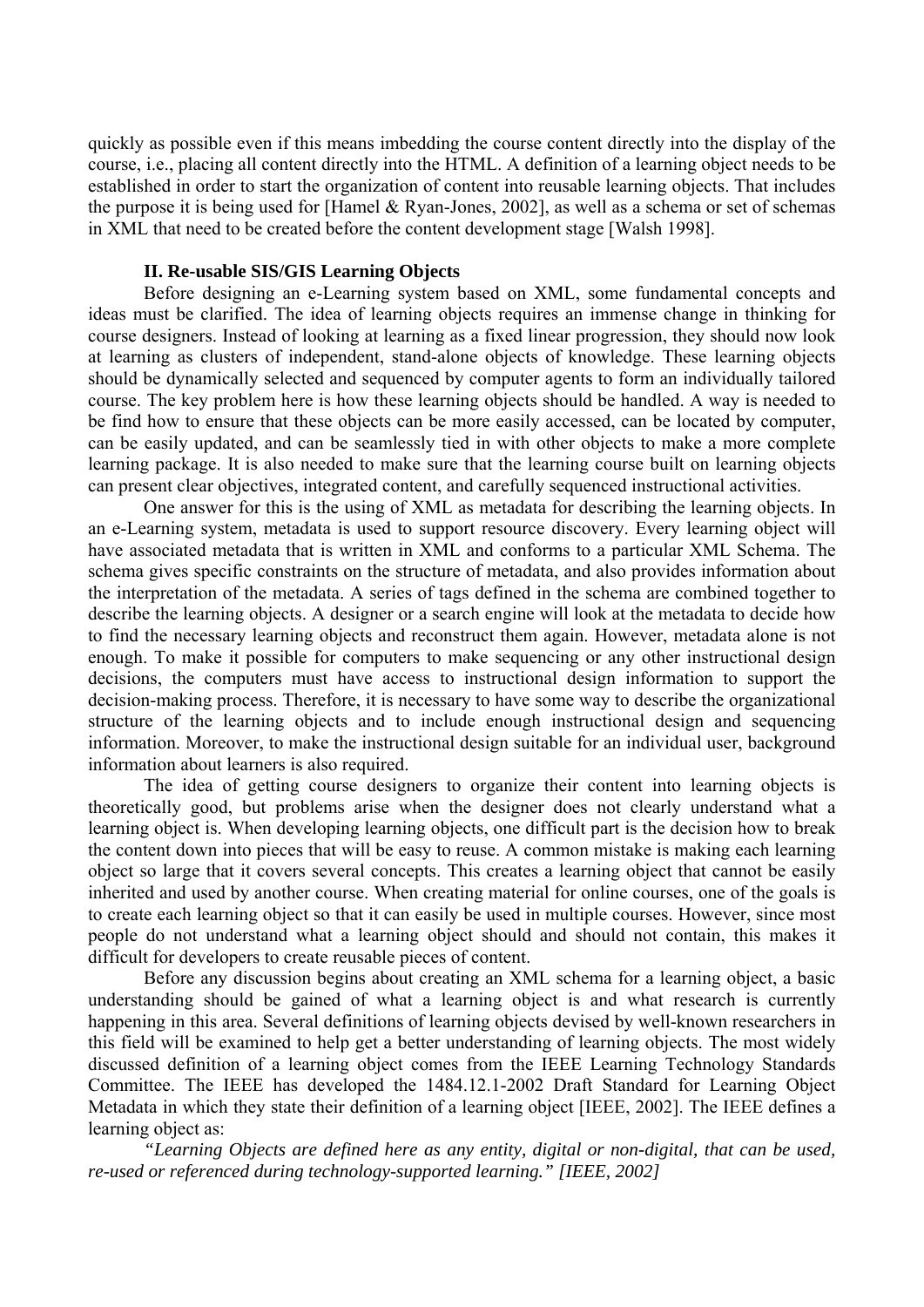This definition has been criticized by researches in the learning object field. The main problem with this definition is that it is too broad. The statement of a non-digital entity allows for almost any person, place, or event to be considered a learning object [Wiley, 2000]. This definition does not exclude anything from being a learning object and this makes this definition in its current form problematic to work with. Defining learning object in too broad a way, causes any useful meaning about learning object to be loosed. Although reuse is the core of the learning object notion, as flexibility, adaptivity, and interoperability are all facilitated by the property of reuse, there is still a trade-off between the benefit of reuse and the cost of combination and re-sequencing. It is unclear in most definitions of a learning object what the content of a learning object should be. There are specifications available defining what the metadata used in a learning object should be, such as the specification defined by IEEE, but little discussion about the structure and design of learning object content. In this research, a much narrower definition is preferred, which makes the automatic construction of individually tailored courses possible.

In its most basic form, a learning object is made up of two components: metadata and content [Downes, 2001]. It is important to understand that every learning object consists of these two components, especially when it comes to writing a schema to represent a learning object.

Metadata is data about data. It allows for information in some digital resource to be described and classified as well as providing other useful information. Learning object metadata allows developers to provide identifying information about content they have developed, as well as use metadata to search other learning objects that they may be able to use. Some examples of typical types of learning object metadata are: author, organization, creation date, version, title, subject, description, keywords, preconditions etc.

Content in a learning object is some group of material combined together to teach one concept. Content material for online courses can be any of the following: explanations, instructions, definitions, images, animations, programs, quizzes, etc. For example, a possible set of content for a learning object could consist of an instruction, definitions, facts, interactions, examples, summary, assessment, and additional resources. This is just a basic example of the types of material that could be used to create the content for a (GIS) learning object [Fig. 1].



Fig. 1: The Structure of a GIS e-Learning Element (Object)

Therefore, a redefinition of a learning object may be expressed as follows:

*A learning object is an integrated knowledge object, focusing on a core concept, not just a piece or a chunk of information.* 

Learning objects are often used as components to assemble larger learning modules or complete courses, depending on different educational needs. Normally, a learning object is smaller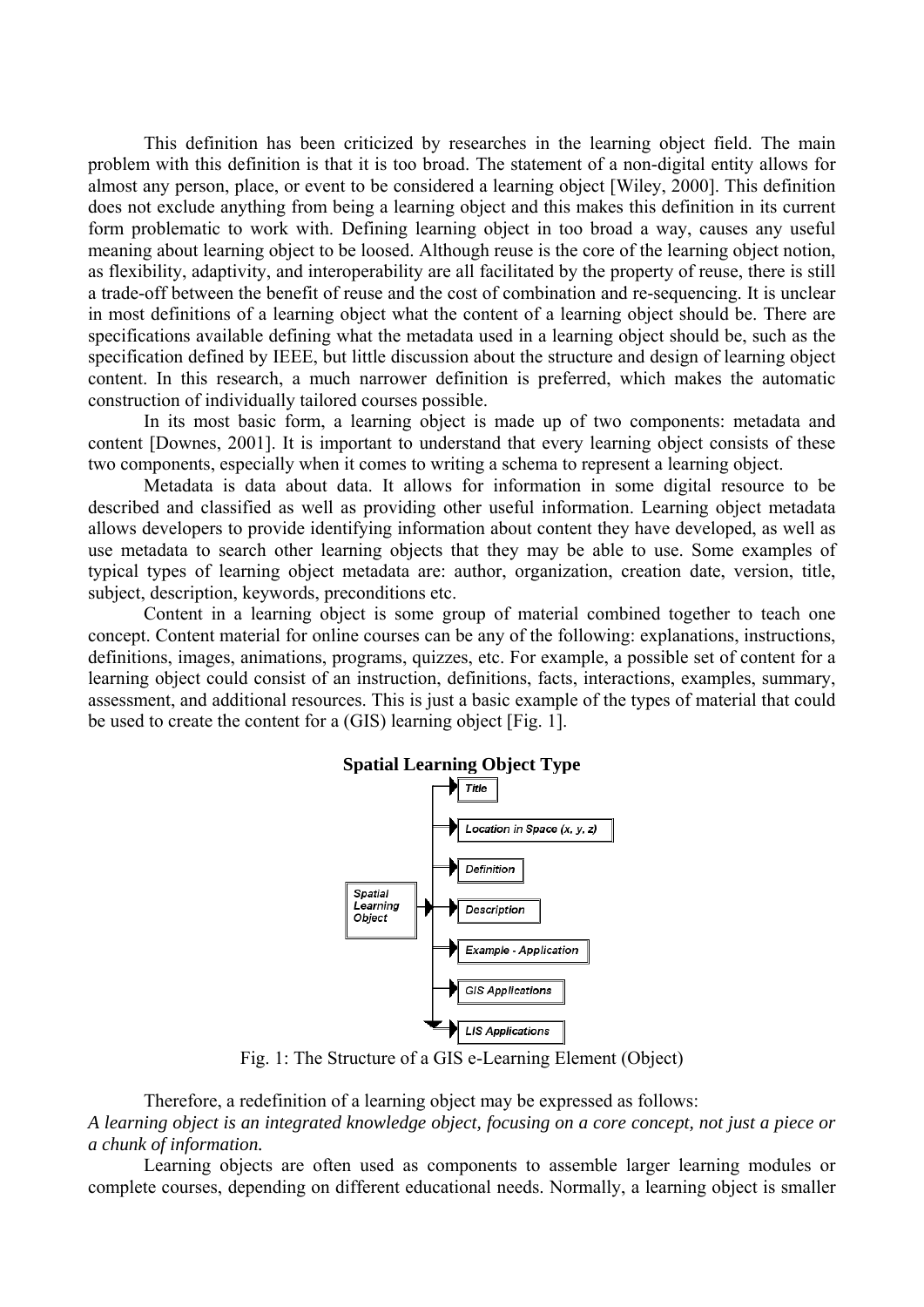than a course, a module, or a lesson. However, in order to describe or explain a single core concept clearly, a learning object may still include some integrated knowledge bits, which may be in different formats, such as text, pictures, video clips, maps or simulations. All materials in a learning object will be organized to surround and describe a core concept.

### **III. aN e-LEARNING GIS Schemas**

With these in mind, a basic framework for an e-Learning system becomes clear. The basis of the system is formed by a library of learning objects with metadata. In order to construct personalized courses for learners, a data model of a learner is needed to provide background information to describe the learner's needs. The Learning Management System, including a search engine, uses the learner's interests to select appropriate learning objects and then pieces together courses based on the organizational structure and instructional design information [Wiley, 2000].

- In this project, the following aspects are defined in XML schema:
- The Learning Object
- The Metadata for retrieval and reuse

Spending time researching metadata is avoided since there are existing detailed standards or specifications for learning object metadata, the content packaging specification and the learner information specification that have been developed by IEEE, IMS, CanCore [CanCore, 2002] and Dublin Core [Dublin Core, 2005]. However, it should be noted that some modifications are needed, to make the schemas more suitable for a reusable and adaptive e-Learning system. Moreover, the concept of learning object and develop a schema for it is redefined according to the new features that have been summarized. All of these four schemas and a learning management system form the foundation of the whole e-Learning system.

### **III.(i) The Design of a Schema for GIS Learning Object**

In this schema for learning objects, the root element is "learning Object". Other elements are organized into eight different categories:

- $\bullet$  title The title of the learning object
- definition The definition of the core concept on which the learning object focuses
- description Some detailed descriptions of the core concept
- example Some examples about the core concept
- application Simulation or demonstration used to explain the core concept
- conclusion The conclusion about the core concept
- exercise The exercise used to improve the study of learner
- test The test used to evaluate the result of study



Fig 2: The Proposed Structure of a "Description" Spatial Element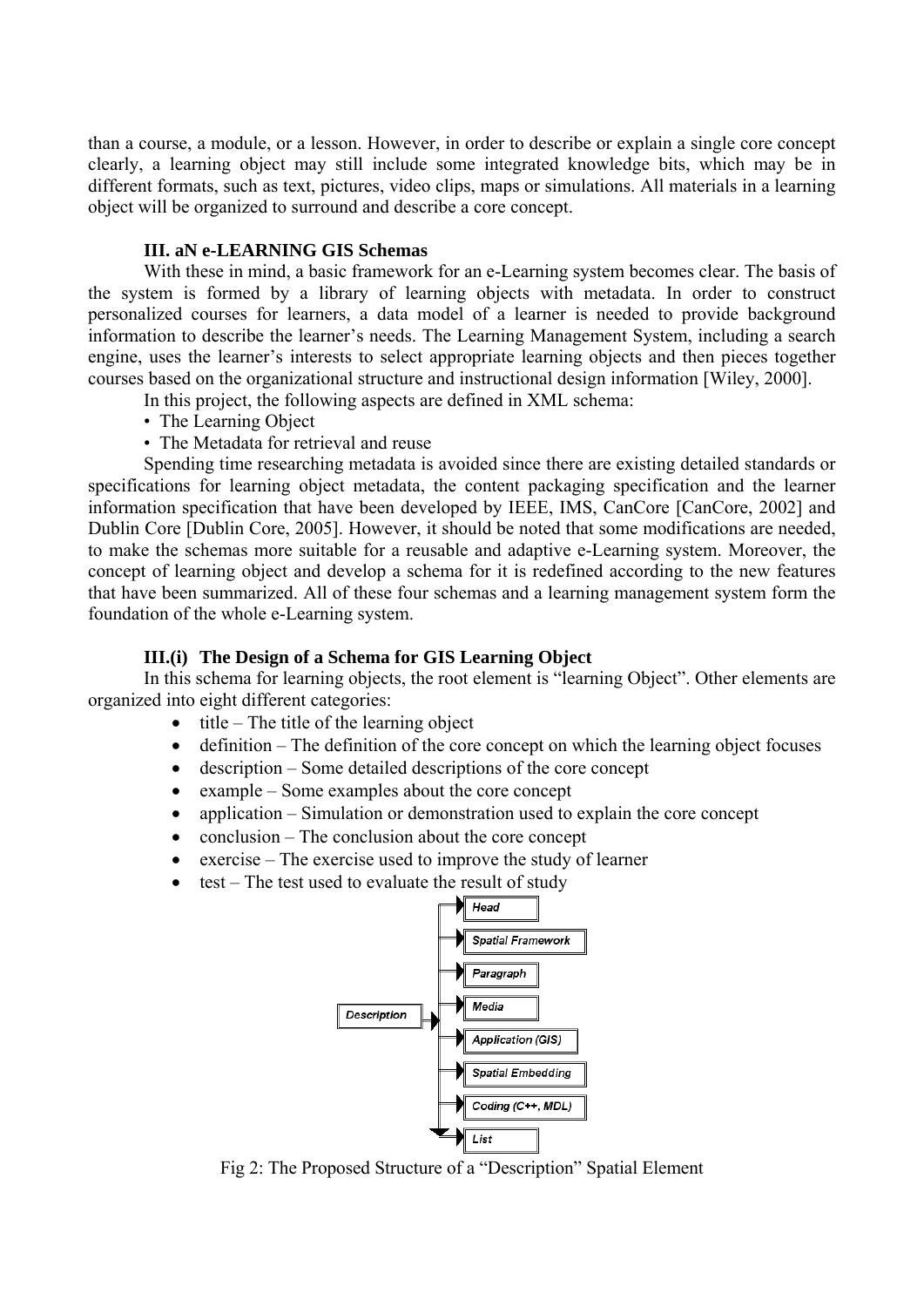For each sub-elements of the root element, a unique ID is assigned, which can be used as a reference to this element. Each element may also have "reference" attribute and "status" attribute. If the learning object inherits content from a parent learning object, the "reference" attribute indicates one specific element in the parent, and the "status" attribute indicates what kind of action will be taken [Fig. 2], [Table 1].

| <b>Name</b> | Use      | <b>Facets</b>       |
|-------------|----------|---------------------|
| id          | required | connection          |
| reference   | required | integration, focal  |
| status      | optional | zonal, substitution |

#### **Table 1:** *The Attribute Functionality*

The following lists the available actions:

- If the status is "zonal", it means that the content in the current element should aggregates values of a field over each of a set of zones.
- If the status is "substitution", it means that the content in the current element should replace the content in the parent element, which is indicated by the "reference" attribute.
- If the status is "integration", it means that the content in the current element should integrate with the content in the parent element, and then combine together to form a single content.
- If the status is "connection", it means that the current element and its content should be inserted behind the parent element.
- If the status is "focal", it means that the attribute of the current element should derive, at a location x, of a neighbourhood function  $n(x)$  of x.

Since a learning object may contain text content, some elements are still needed to support such textual formats as paragraph, table, list, and head. In addition to text elements, the "media" element is used to indicate what kinds of multimedia are used in this learning object, so the proper tools can be invoked to display the multimedia files. This element includes three attributes, "type", "mimeType" and "uri", which present the type of the multimedia file and the reference to the file. Moreover, the "code" element may be used to tag some special texts, such as formulas or algorithms. However, for the "test" element and "exercise" element, it is possible to adopt an existing specification to develop test items. In this schema, QTI Lite specification from IMS is imported [IMS, 2002]. This specification is based upon the IMS QTI specification and is the realization of a subset of that model. It is presented as the entry-level specification to the full QTI specification, just supporting the question styles of true/false and multiple choices with single answer. By adopting the specification from IMS, the test items developed for learning objects may be easily reused by other e-Learning systems.

### **III.(ii) The Design of a Schema for GIS Metadata**

There are currently several metadata XML schemas focusing on e-Learning. However, though those schemas may be used, a specific metadata XML schema should still be created in this research for the following reasons: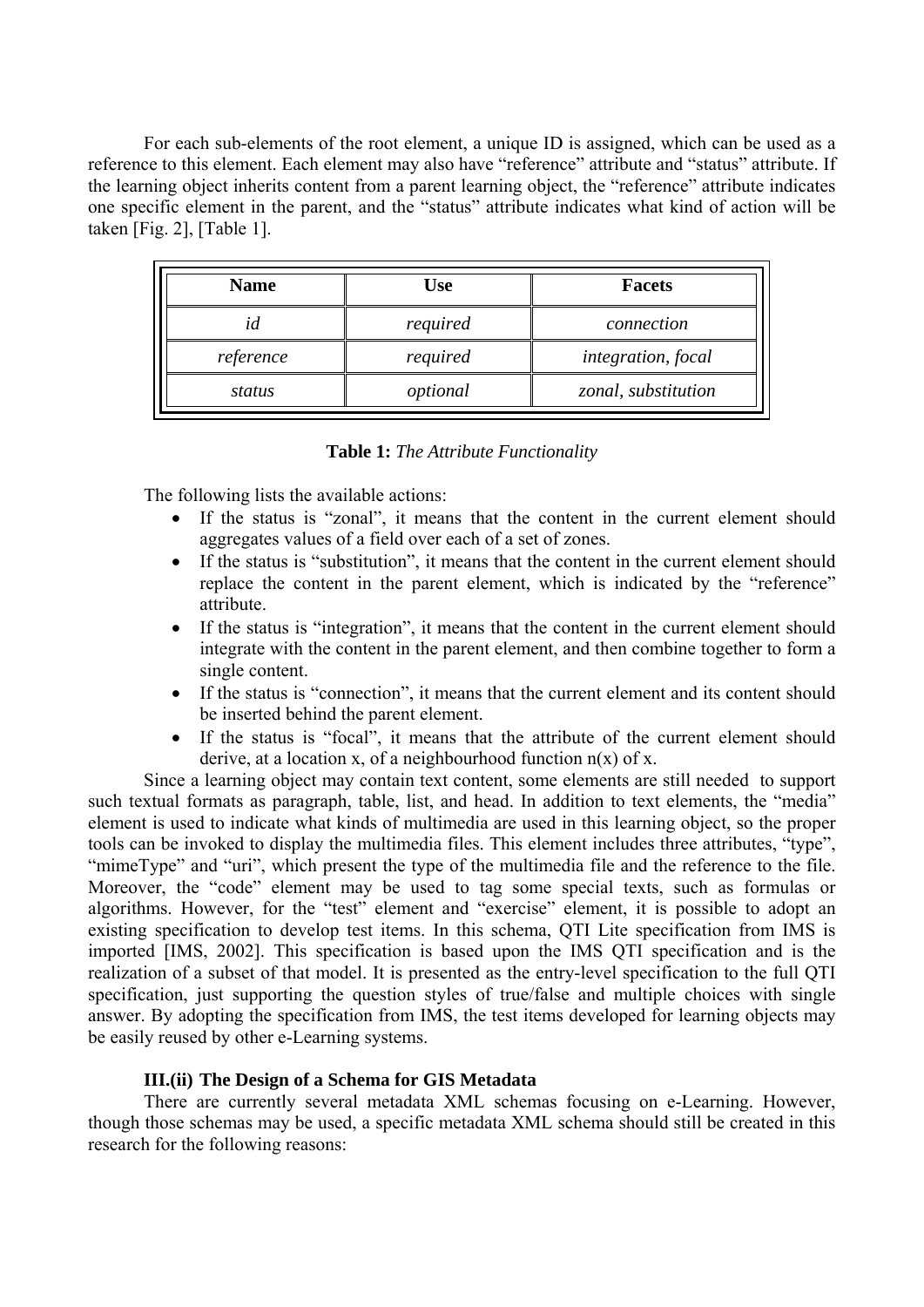a) The purpose of most standard schemas having the goal of interoperability is to allow everyone throughout the world to be able to successfully find and use learning objects. Therefore these schemas are complex, often with about one hundred element tags. An alternative is to choose some necessary elements from them and to build a new schema, which will provide a good enough description for the learning objects in this specific project

b) A designer wants to be able to search for the specific topics within the library of learning objects. To do this effectively, the schema must have a controlled vocabulary, only allowing certain words to be entered between tags. While this makes the searches fast and accurate, it is not possible to do this without creating a unique schema. In fact, more constraints were needed to be add in this XML schema and make the metadata document more meaningful [Fig. 3].



However, using a unique XML schema will not significantly harm the interoperability of the e-Learning system. The tags are choosed from the standard schema, so every tag in this schema is still meaningful to others. A third-party search engine that can handle the XML metadata documents conforming to the standard schema could also handle this one. In practice, about 23 tags from the IMS Learning Resource Meta-data Specification were selected. Following are the first and second level elements in the tree structure of the GIS metadata schema [Fig. 4].



Fig. 4: The Structure of the GIS Metadata Schema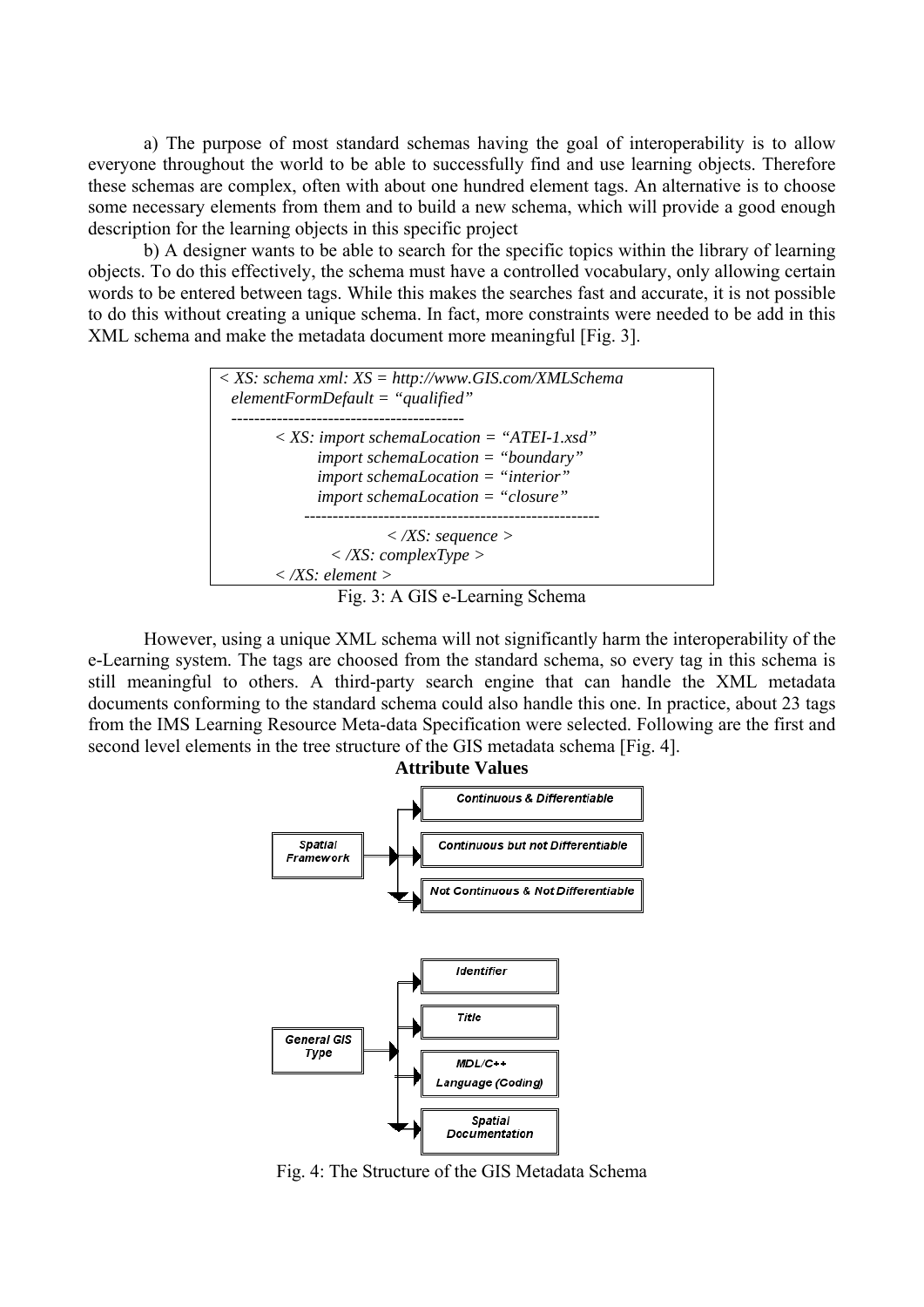**1. General** – Context independent features of the resource

- identifier Globally unique label for learning objects
- $\bullet$  title Name give to the resource
- language The human language used by the learning object
- description  $A$  textual description of the content of the learning object
- keywords Keywords describing the resource
- **2. Technical**  Technical features of the learning object
	- format Technical data type of the resource
	- location A location or a method that resolves to a location of the resource
- **3. Educational**  Educational or pedagogic features of the learning object
	- interactivitytype the type of interactivity supported by the learning object
	- learning resource type specific kind of resource, such as text or figure
	- context the typical learning environment where use of learning object is intended to take place
	- semanticdensity subjective measure of the learning object's usefulness as compared to its size
	- $\alpha$  difficulty how hard it is to work through the learning object for the typical target audience
- **4. Relation**  Features of the resource in relationship to other learning objects
	- kind Nature of the relationship between the resource being described and the one identified by <resource> element
	- resource Resource the relationship holds for

**5. Classification** – Description of a characteristic of the resource by entries in classification

 $taxonpath - A taxonomic path in a specific classification$ 

## **IV. Conclusions**

The main issue in this project was to decide what the content of a learning object should be. Narrowing the definition of a learning object to refer to course design made the determination of what content types to use considerably easier. The purpose for designing the XML schemas was to create a set of schemas that would be directly useful to online course developers in the Computer Science field. It will be interesting to see how the design of this learning object and information object hold up when used to develop the content for a real online Computer Science course. We believe that these schemas will be useful, even if not as a finished product, but more as a work in progress. If a content developer has a set of schemas to use as a starting point, at the very least they can modify and improve these schemas as weaknesses in their designs are discovered. However, with these schemas the content developers will not have to start from scratch by performing their own research in this area and writing their own learning object and information object schemas.

## **V. Acknowledgements**

This paper is supported by the ARCHIMEDES research project 2.2.17, "Personalized e-Learning in a Reusable Way", of the Alexandrium Technological Educational Institute of Thessaloniki (ATEI), Greece (EPEAEK II). This project is co-funded by the Greek Ministry of Education & Religious Affairs and the European Union.